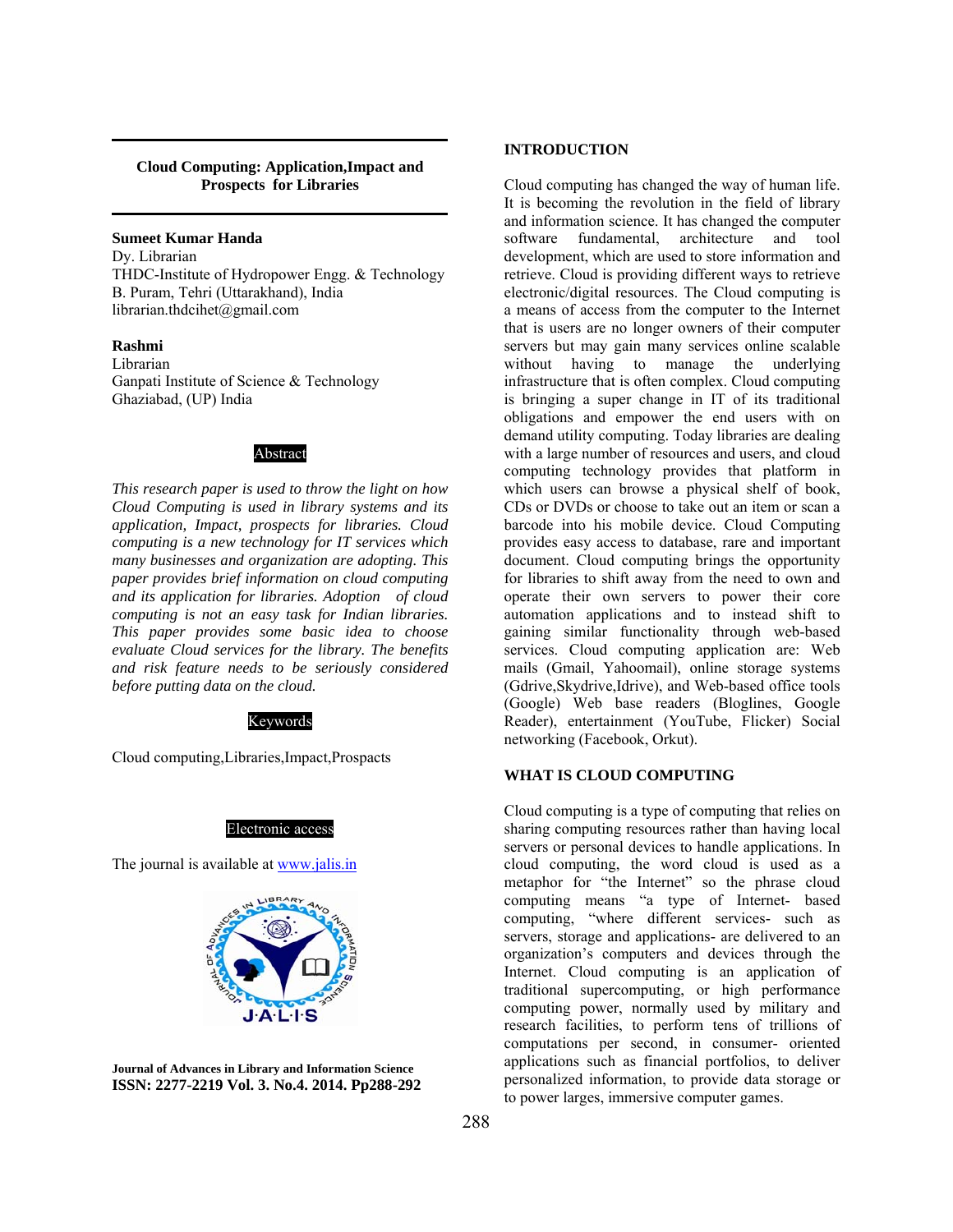A cloud can be private or public. A public cloud sells services to anyone on the Internet. (Currently, Amazon Web services are the largest public cloud provider). A private cloud is a proprietary network or a data centre that supplies hosted services to a limited number of people. When a service provider uses public cloud resource to create their private cloud, the result is called a virtual private cloud. Private or public, the goal of cloud computing is to provide easy, scalable access to computing resources and IT services.

# **DEFINITIONS**

According to the IEEE Computer Society Cloud Computing is "A paradigm in which information is permanently stored in servers on the Internet and cached temporarily on clients that include desktops, Entertainment centres, table computers, notebooks, wall computers, handhelds, etc."

According to Hoy, 2012 "most cloud computing applications and infrastructure are built with the assumption that users will access them from the Internet, on multiple platforms and form anywhere in the world."

According to Andrew, 2012 The "Cloud" element of cloud computing can be seen as an acronym that stands for

- *C- Computing resources*
- *L- Location independent*
- *O- Can be accessed via online means*
- *U- Used as a Utility*
- *D- Available on Demand.*

# **SERVICE MODELS OF CLOUD COMPUTING**

In the deployment model, different cloud types are an expression of the manner in which infrastructure deployed. You can think of the cloud as the boundary between where a client's network, management, and responsibilities ends and the cloud service providers begins. As cloud computing has developed, different vendors offer clouds that have different services associated with them. Cloud Providers offer services that can be grouped into three categories.

1. **Software as a Service**: In this model, a complete application is offered to the customer, as a service on demand. A single instance of the service runs on the cloud  $\&$  multiple end users are serviced. On the customers side, there is no need for upfront investment in servers or software licenses, while for the provider, the costs are lowered, since only a single application

needs to be hosted & maintained. Today SaaS is offered by companies such as Google, Salesforce, Microsoft, Zoho, etc.

- 2. **Platform as a Service:** Here, a layer of software, or development environment is encapsulated & offered as a service, upon which other higher levels of service can be built. The customer has the freedom to build his own placations, which run on the provider's infrastructure. To meet manageability and scalability requirements of the applications, PaaS providers offer a predefined combination of OS and application servers, such as LAMP platform (Linux, Apache, MySql and PHP), restricted J2EE, Ruby etc. Googles App Engine, Force.com, etc are some of the popular PaaS examples.
- 3. **Infrastructure as a Service:** IaaS provides basic storage and computing capabilities as standardized services over the network. Servers, storage systems, networking equipment, data centre space etc. are pooled and made available to handle workloads. The customer would typically deploy his own software on the infrastructure. Some common examples are Amazon, GoGrid, 3 Tera, etc.

## **FEATURES OF CLOUD COMPUTING**

Following features is cloud computing must offer:

- 1. **On Demand, Self Services:** Computer services such as email, applications, network or server can be provided without involving human interaction with each service provider.
- 2. **Broad Network Access:** Cloud capabilities are available over the network and accessed through standard mechanism that promote use by heterogeneous thin or thick client platforms such as mobile phones, laptops and PDAs.
- 3. **Resource Pooling:** The provider's computing resources are pooled together to serve multipletenant model, with different physical and virtual resources dynamically assigned and reassigned according to consumer demand.
- 4. **Rapid Elasticity:** Cloud services can be rapidly and elasticity provisioned, in some cases automatically, to quickly scale out and rapidly released to quickly scale in. To the consumer, the capabilities available for provisioning often appear to be unlimited and can be purchased in any quantity at any time.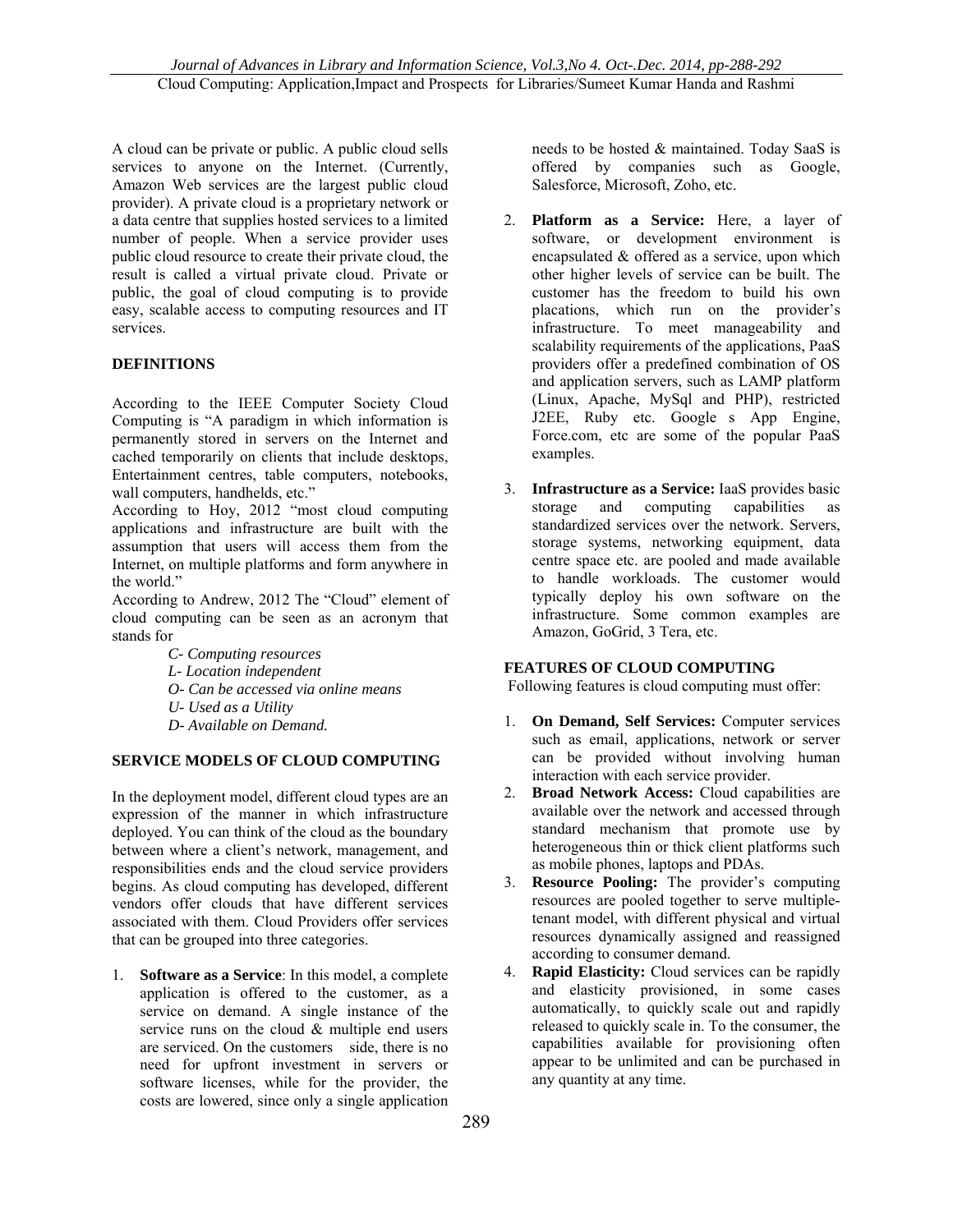- 5. **Measured Service:** The use of cloud system resources in measured, audited, and reported to the customer based on a metered system. A client can be charged based on a known metric such as amount of storage used, number of transactions network I/O (Input/Output) or bandwidth, amount of processing power used, and so forth. A client is changed based on the level of services provided.
- 6. **Multi Tenacity:** Multi tenacity is the other feature of cloud computing advocated by the Cloud Security Alliance. It refers to the need for policy-driven enforcement, segmentation, isolation, governance, service levels, and chargeback models for different consumer constituencies. Consumers might utilize a public cloud provider's service offerings or actually be form the same organization.

## **BENEFITS OF CLOUD COMPUTING IN LIBRARIES**

The benefits of a cloud computing approaches in libraries are like as to take advantage of emerging technology to fully participate in the web's information landscape, increased vision and access of collections, reduced duplication of effort from networked technical services and collection management, to streamline workflows, optimize to fully benefit from network participation, sharing intelligence and improved service levels enabled by the large scale aggregation of usage data, to make libraries greener by sharing computing power thus reducing carbon footprints. The participating libraries in networked environment using the same, shared hardware, service and data rather than hosting of hardware and software on behalf of individual libraries can result in cut the total costs of managing library staff workflows. The vision of using cloud computing in libraries is to deliver library resources, services and expertise at the point of need, within user workflows and in a manner that users want and understand. It will free and ease libraries from managing technology so that they can focus on collection building, improved services, innovations and initiatives practices. The cloud computing model will promote libraries and their users to participate in a network and community of libraries by enabling them to reuse information and socialize around information. It can also create a powerful, unified presence for libraries on the web and give users a local, group and global reach.

## **CLOUD COMPUTING FOR LIBRARIES**

Libraries are also not left bare with emerging technology i.e. cloud computing. Cloud-based services are set transform the technique of libraries work; release the librarians from the admin burden to focus on services for students and researchers. As with ' Cloud' based library solutions, such systems allow for libraries community can apply the concept of cloud computing to strengthen the power of cooperation and to build a significant, unified presence on the web. In effect this is no longer the domain of the of the systems librarian, and a major benefit of such developments is the library staff time which can be made available and deployed more effectively as a result of remote hosting of services. Furthermore it can concurrently make workflows improved end-user customer services with highly developed library discover means and assist them online through a large network of collaborating librarians globally.

## **APPLICATION OF CLOUD COMPUTING IN LIBRARY**

Application of cloud computing can play very effective role in libraries in term of following points:

- i. It can reduce the cost of technology
- ii. It is most reliable and performance is far better
- iii. Library users can access data or information from anywhere
- iv. Physical space of libraries can be saved
- v. It is users friendly. Users can access required information throughout the world within time
- vi. Data management within library possible

Libraries are mainly dealing with academic and research activities. Library serves the users with their services. Traditionally services were based on library resources which were available within the library. Today libraries are considering hub of information and it is duty of the library to provide authentic, accurate and up-to-date information for its users. Libraries are becoming IT based and providing a large number of resources for its users throughout the world within time. Cloud computing is a new technology which is very helpful for users as well as for library staff. It provides lot of accessibility to its users for satisfying their needs.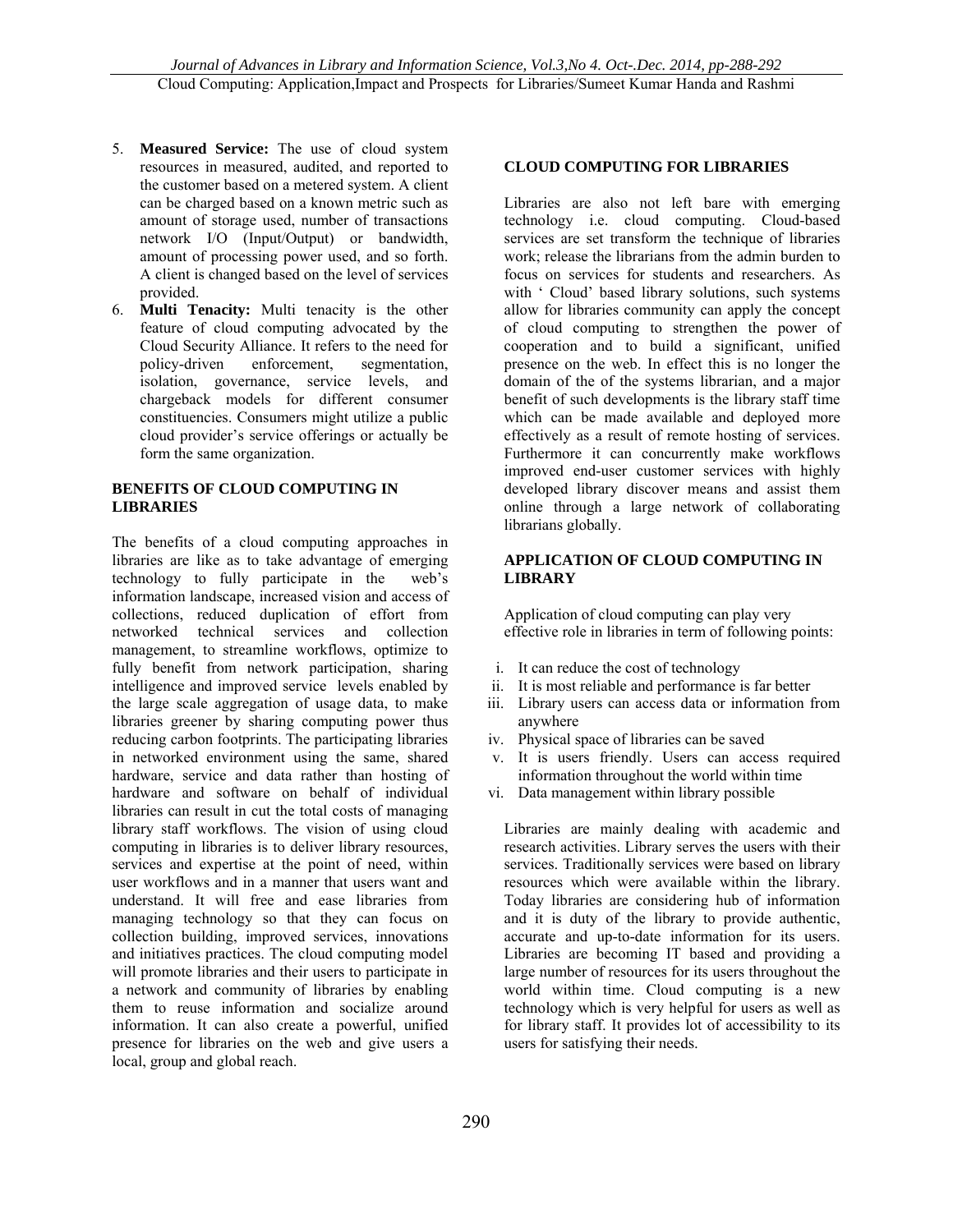## **IMPACTS OF CLOUD COMPUTING IN THE LIBRARIES**

Cloud computing gives following impacts:

**Cost savings:** Cloud computing offers price savings due to economics of scale and the fact that we are only paying for the resources you actually use.

**Flexibility and enhancement:** Libraries do not have to decide between devoting their limited server resources to the OPAC's overflow traffic and a new mobile web application that one of your colleagues wants to develop. If they are both hosted in the cloud, the resources devoted to each will shrink and expand as traffic rises and drops.

**General IT skills:** Systems librarians have to manage complex projects and evaluate competing vendors on a variety of criteria. Holding vendors accountable is especially important when they mange a significant chunk of our online data and IT infrastructure. Therefore, as long as cloud security remains a significant concern, techies may be called upon to help write binding, enforceable contracts that hold vendors to certain standards with regards to reliability and security of their services.

**Cloud OPAC:** over the past year, more and more vendors have started offering cloud-hosted versions of their products. OCLC joined several other vendors last year when they began offering a cloud –based tool that complement their existing cataloguing tools.

**Different types of Cloud:** Libraries may soon be building and managing their own data centres. In addition to all the hype and optimism surrounding cloud computing, there are still significant fears and doubts a hybrid cloud is primarily based in a privately-owned and operated data centre, but it can shift some of its traffic and data processing requests to public cloud vendors such as Amazon or Rackspace on an as needed basis. This hybrid model would let libraries maintain more control over the applications and data stores that contain sensitive, private information about consumers.

### **ADVANTAGES OF CLOUD COMPUTING:**

- 1. Cost Reducing
- 2. adaptability
- 3. Easy of operation
- 4. Eminence of Service
- 5. Reliability
- 6. Outsourced IT management
- 7. Easy maintenance and upgrade
- 8. Flexible and pioneering
- 9. User Oriented
- 10. Openness
- 11. Transparent
- 12. Interoperability
- 13. Representation
- 14. 24X7 Availability
- 15. Connective and Converse
- 16. Create and collaborate
- 17. Backup and Recovery
- 18. Cloud is Environmentally Friendly
- 19. Scalability and Performance
- 20. Quick Development

## **DISADVANTAGE OF CLOUD COMPUTING:**

- 1. Security and privacy
- 2. Dependency and vendor lock-in
- 3. Technical difficulties and downtime
- 4. Limited control and flexibility
- 5. Increased vulnerability

## **Examples of Cloud Libraries:**

- 1. OCLC
- 2. Library Of Congress
- 3. Google Apps
- 4. Onlive
- 5. Marketo
- 6. Casengo
- 7. Trade Card
- 8. Exlibris
- 9. Polaris
- 10. Scribd
- 11. Discovery Services
- 12. Google Docs/ Scholar
- 13. World Cart

## **CONCLUSION**

The vision is to use cloud computing to deliver library resource, services and expertise at the point of need, within user workflow and in a manner that users want and understand. It should free libraries from managing technology so they can focus on collection building, improved services and innvation. The cloud computing model will encourage libraries and their users to participate in a network and community of libraries by enabling them to reuse information and socialize around information. It can also create a powerful unified presence for libraries on the web and give users a local, group and global